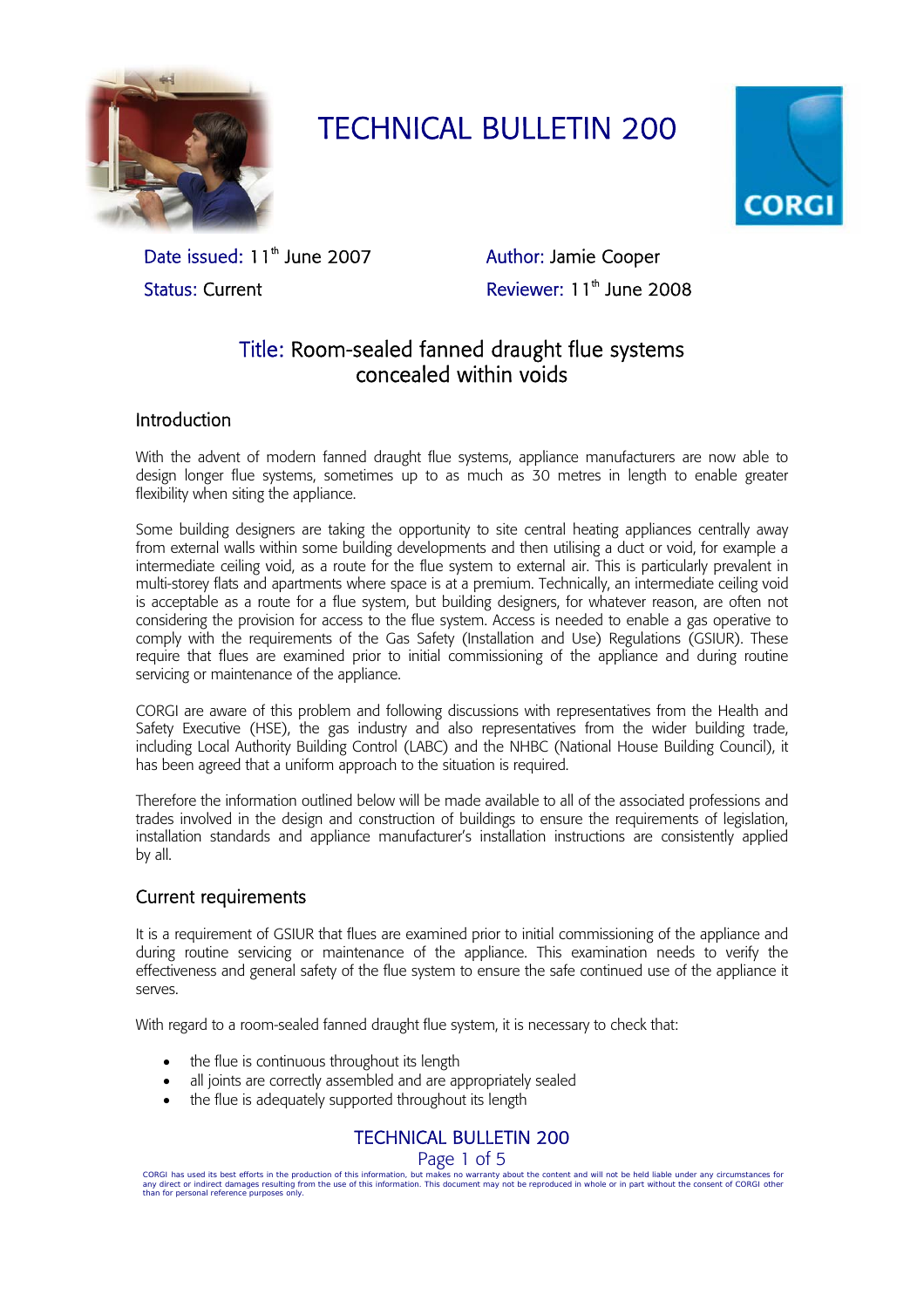To achieve this, it is necessary to be able to visually inspect the flue system throughout its route, both prior to initial commissioning of the appliance and subsequently during routine servicing or maintenance of the appliance.

*Note 1: It is not intended that additional provision for inspection should be provided for short flue sections connecting an appliance to a terminal and passing directly through an external wall, whether that flue be of a natural or fanned draught flue system design.* 

*Note 2: The provisions for checking open flues are outside the scope of this Technical Bulletin and are covered by the procedures given in GSIUR and other industry standards including British Standard (BS) 5440-1: 2000 Installation and maintenance of flues and ventilation for gas appliances of rated input not exceeding 70kW net (1st, 2nd and 3rd family gases) – Part 1: Specification for the installation and maintenance of flues.* 

*Note 3: Consideration should also be given to the ability of replacing the flue system when the appliance becomes obsolete and needs replacing.* 

It is therefore necessary for means of access to be provided at strategic locations so that the flue system can be visually inspected along its route. The means of access should allow for visual inspection to be achieved for the entire length of the flue system, including any separately routed air supply pipe, particularly where there are deviations or joints and supports. It is not envisaged that a means of access is provided at every joint, deviation or support, but it is important that each aspect can at least be visually inspected in some way.

*Note 4: The means of access to be provided needs to be sufficiently sized to allow a visual inspection to be undertaken. It is not intended that any means of access should be sized to allow physical access to the flue system, for example to carry out maintenance of the system.* 

The location of any means of access should be decided upon through liaison taking place between the property architect/builder/owner and the CORGI registered business installing the flue system/appliance. It is likely that this will need to be done on a "property by property" or "site by site" basis, but consideration needs to be given at the design stage.

Where access panels are used as a method of gaining visual access to a duct or void, it is important that any fire resisting qualities or acoustic requirements of the building structure are not impaired.

It is of course imperative that the appliance manufacturer's installation instructions are strictly adhered to with regard to the maximum length of the flue system, the appropriate flue material, correct jointing methods and the maximum distances between supports. Where the appliance is of the condensing type, the flue system needs to have a uniform gradient back to the appliance throughout its length as specified by the appliance manufacturer.

It is important that both flue and appliance maintenance is considered at the earliest planning stages of any construction project. The requirements of the Construction (Design and Management) Regulations (CDM), in particular the requirement for relevant flue information to be contained within the 'Health and Safety File', may also need to be considered depending on the size of the development.

## Existing installations without access

It is accepted that there will be many installations across the UK that do not meet the minimum requirements outlined above, but the requirement to examine the effectiveness of the room-sealed fanned draught flue system still exists.

TECHNICAL BULLETIN 200

Page 2 of 5

CORGI has used its best efforts in the production of this information, but makes no warranty about the content and will not be held liable under any circumstances for<br>any direct or indirect damages resulting from the use o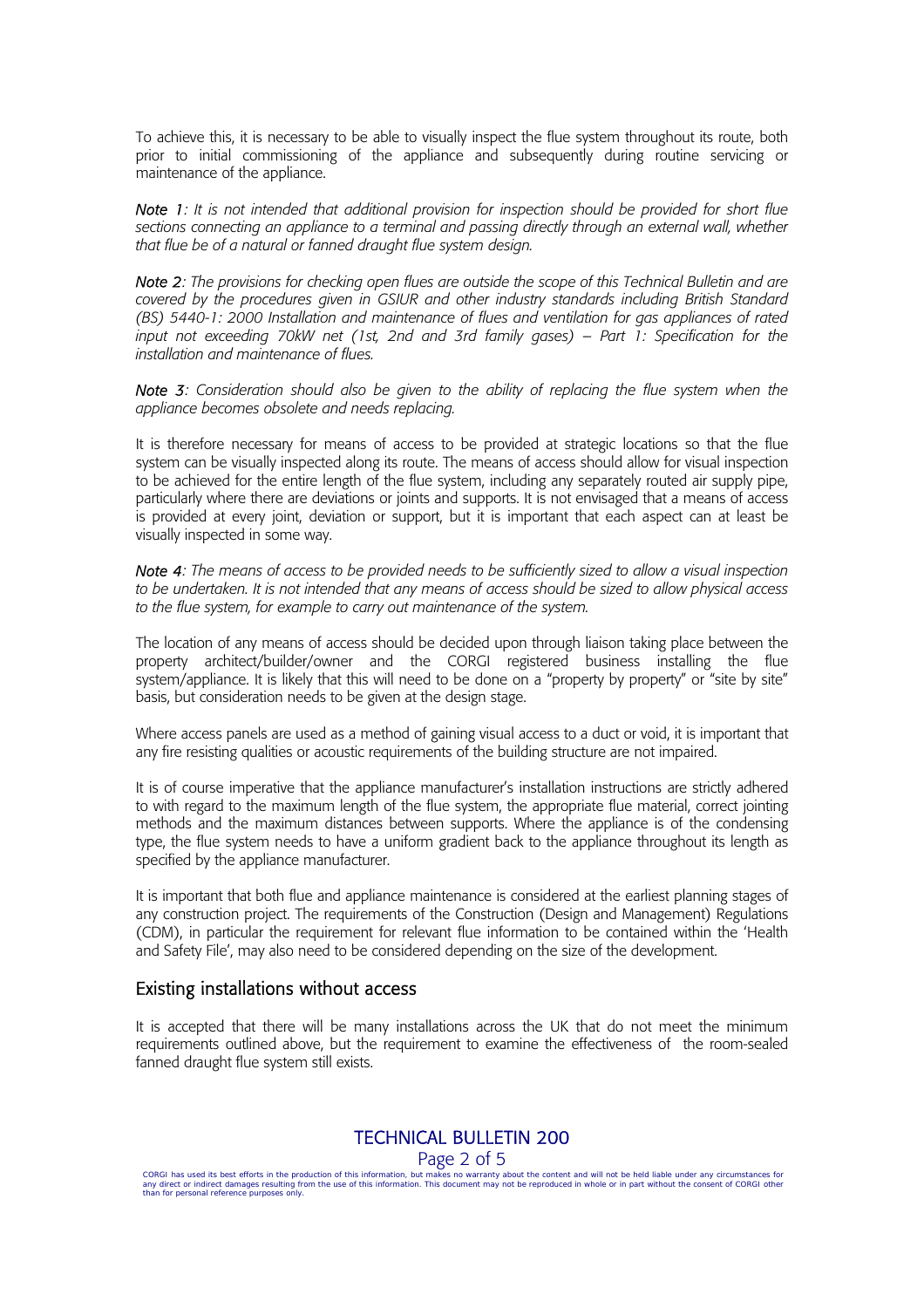Therefore, when work is carried out on an appliance where access to visually inspect the flue system is not provided to enable an examination of that flue, a risk assessment of the installation should be carried out to determine the action required. In particular, the following points need to be considered when carrying out a risk assessment of the installation:

#### Question the gas user

Before commencing any work, through discussions with the gas user, establish the age of the appliance/installation and whether it has been regularly maintained. Also try to establish the route of the flue through the duct or void and whether there have been any previous problems arising from the routing of the flue. It is important that this initial investigation takes place so that the gas operative is aware of the history of the appliance and the installation, which will help in the assessment of the installation.

#### Flue system

The flue system should then be assessed to ensure it is of the type specified by the appliance manufacturer, typically either concentric or twin pipe and that the correct materials have been used.

Where a concentric flue system is used, it will typically comprise of a metallic outer air duct with either a metallic or plastic inner flue duct. It is important to check that the flue system is connected correctly to the appliance in the manner described by the appliance manufacturer. The flue termination should also be checked to ensure it is installed in accordance with the appliance manufacturer's installation instructions, or if these are not available, BS 5440-1: 2000*.*

For twin pipe flue systems, it is again important to check that the flue is of the type specified by the appliance manufacturer and that the termination is correct. Twin pipe systems will be either metallic or plastic in construction and it is particularly important that the correct material has been used for a plastic flue system and the joints have been made using an approved method. The appliance manufacturer will specify a particular size and grade of plastic as well as the particular method of jointing to be used and these requirements need to be strictly adhered to. Where it is found that the plastic used or jointing method are not as specified by the appliance manufacturer, further investigation will need to be undertaken to ascertain whether it is considered safe to allow the continued use of the gas appliance. Advice will need to be sought from the appliance manufacturer prior to making this decision.

The route of the flue should be 'walked' to ensure that there are no stains or discoloration to the material used to construct the duct or void below the flue system, as this may indicate that there is a break or defect in the flue system.

The length and size of the flue system will also need to be assessed to ensure it again meets the requirements of the appliance manufacturer. If it is found that the flue system is incorrectly sized or of excessive length, the appliance manufacturer will again need to be consulted to seek their advice.

#### Operational checks

In all cases there is a need to carry out the minimum safety checks as required by Regulation 26(9) of GSIUR as far as reasonably practicable, to ensure that the appliance itself is operating safely.

TECHNICAL BULLETIN 200

Page 3 of 5

CORGI has used its best efforts in the production of this information, but makes no warranty about the content and will not be held liable under any circumstances for<br>any direct or indirect damages resulting from the use o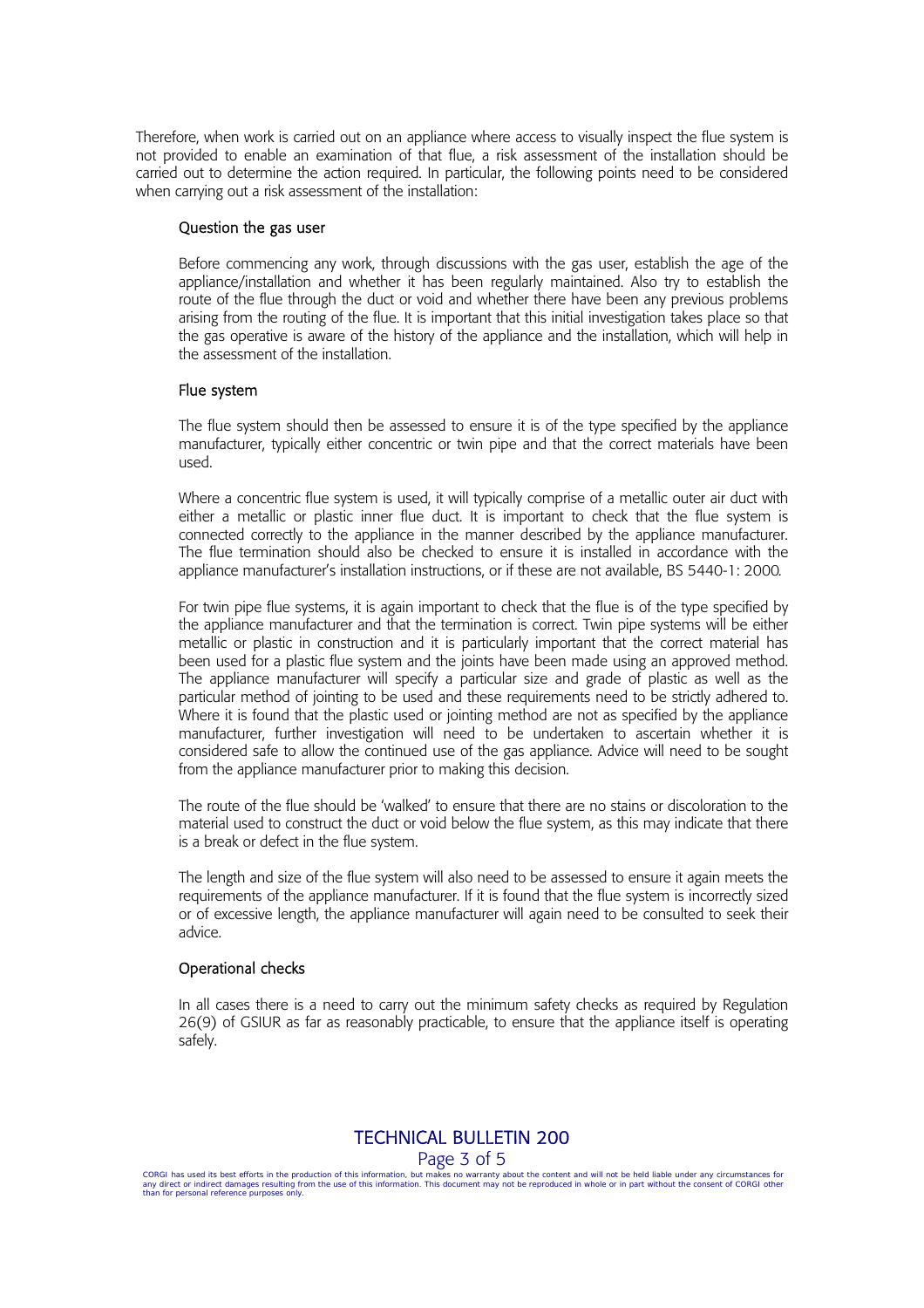The minimum checks as specified by Regulation 26(9) are:

- a) The effectiveness of any flue
- b) The supply of combustion air
- c) Its operating pressure or heat input or, where necessary, both
- d) Its operation so as to ensure safe functioning

Where the appliance manufacturer requires combustion readings to be taken as part of the routine servicing or maintenance, carry out a flue gas analysis check of the combustion products using a suitable electronic portable combustion gas analyser (ECGA) to ensure the appliance meets the specified requirements.

Where the appliance manufacturer does not provide specific combustion readings, but a suitable ECGA is available, it is advisable to carry out a flue gas analysis check of the products of combustion following the recommendations given in BS 7967-2 *Carbon monoxide in dwellings and the combustion performance of gas-fired appliances. Part 2 – Guide for using electronic portable combustion gas analysers in the measurement of carbon monoxide and the determination of combustion performance* and BS 7967-3 *Carbon monoxide in dwellings and the combustion performance of gas-fired appliances. Part 3 - Guide for responding to measurements obtained from electronic portable combustion gas analysers* for the particular appliance type.

If the combustion analysis readings exceed those specified by the appliance manufacturer or those outlined in BS 7967-3 and cannot be rectified, the appliance should be deemed as 'At Risk' in accordance with the current Gas Industry Unsafe Situations Procedure (GIUSP) and made safe. Further investigation will need to be undertaken.

*Note 5: Additional information on the requirements of the BS 7967 suite of standards can be found in CORGI Technical Bulletin 170.* 

*Note 6: In certain circumstances, it may not be possible to undertake all of these checks fully. The checks should therefore be undertaken on a 'best endeavours' basis and a judgement will need to be made as to whether sufficient information is available to complete an adequate risk assessment. Where this is not the case, further investigation may be necessary e.g. exposure of part of the flue system to achieve visual inspection.*

If the results of the risk assessment are satisfactory, i.e. any risks identified are adequately controlled (see Table 1 below for examples), the installation should be deemed as 'Not to Current Standards' (NCS) in accordance with GIUSP. The responsible person for the property should be advised of this (preferably in writing), together with the measures necessary for the installation to comply with current industry standards.

Where there are any concerns with the installation following the above risk assessment, the installation should be deemed as either 'At Risk' (AR) or 'Immediately Dangerous' (ID) (see Table 1 below) as appropriate and the GIUSP implemented as necessary.

## TECHNICAL BULLETIN 200

#### Page 4 of 5

CORGI has used its best efforts in the production of this information, but makes no warranty about the content and will not be held liable under any circumstances for<br>any direct or indirect damages resulting from the use o